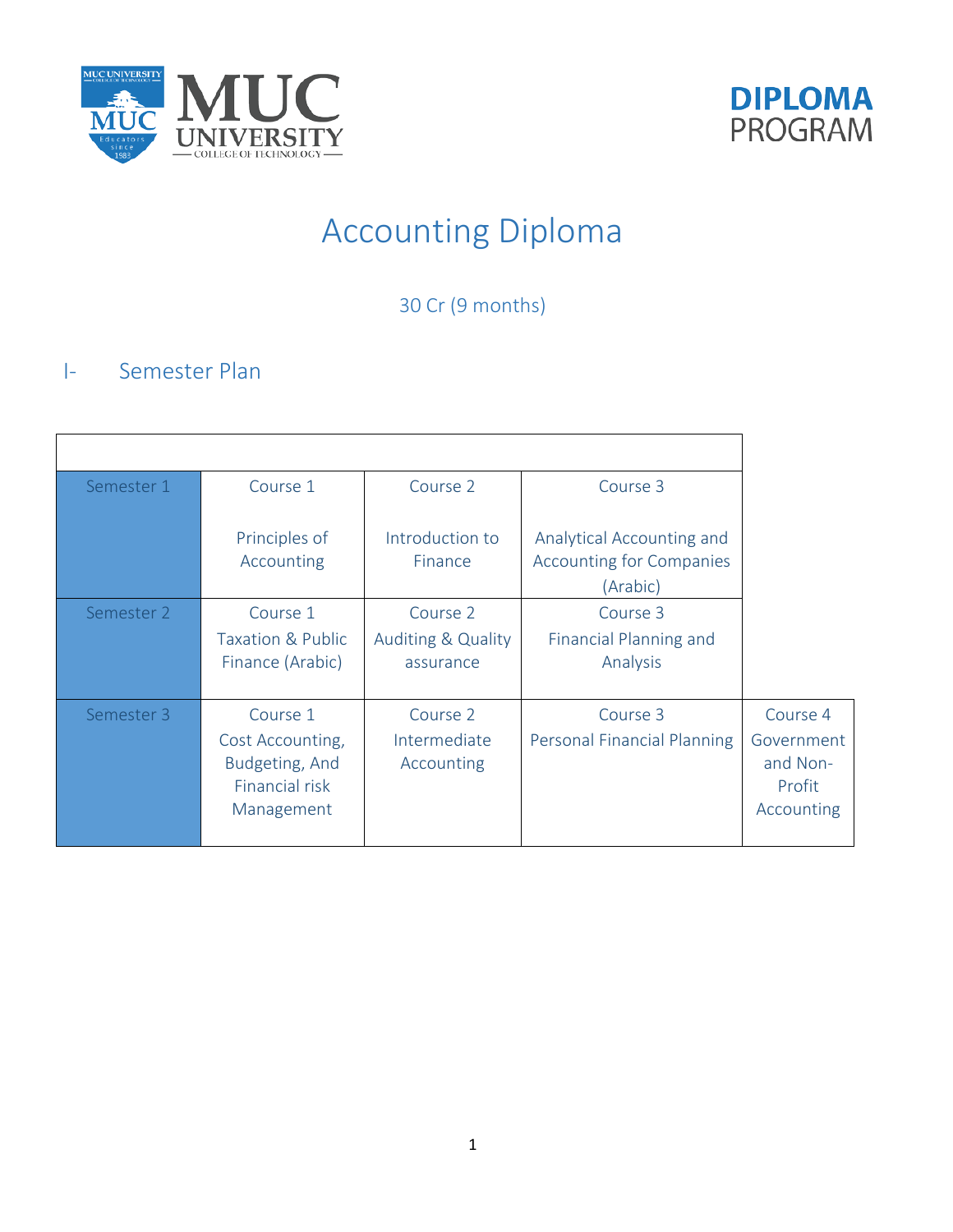



## II- What can I work with this Diploma?

- − Junior Accountant
- − Senior Accountant
- − Financial analyst
- − Assistant Auditor
- − Cost Accountant
- − Data Analyst
- − Accounting Manager
- − Financial Advisor
- − Grants Controller
- − Tax Accountant
- − Credit Analyst
- − Teller

## III- Where can I work with this Diploma?

- − Accounting Firms Restaurants
- − Hotels & Resorts
- − Auditing Firms
- − Educational Institutions
- − Small Businesses
- − Large Corporations
- − NGOs
- − Banks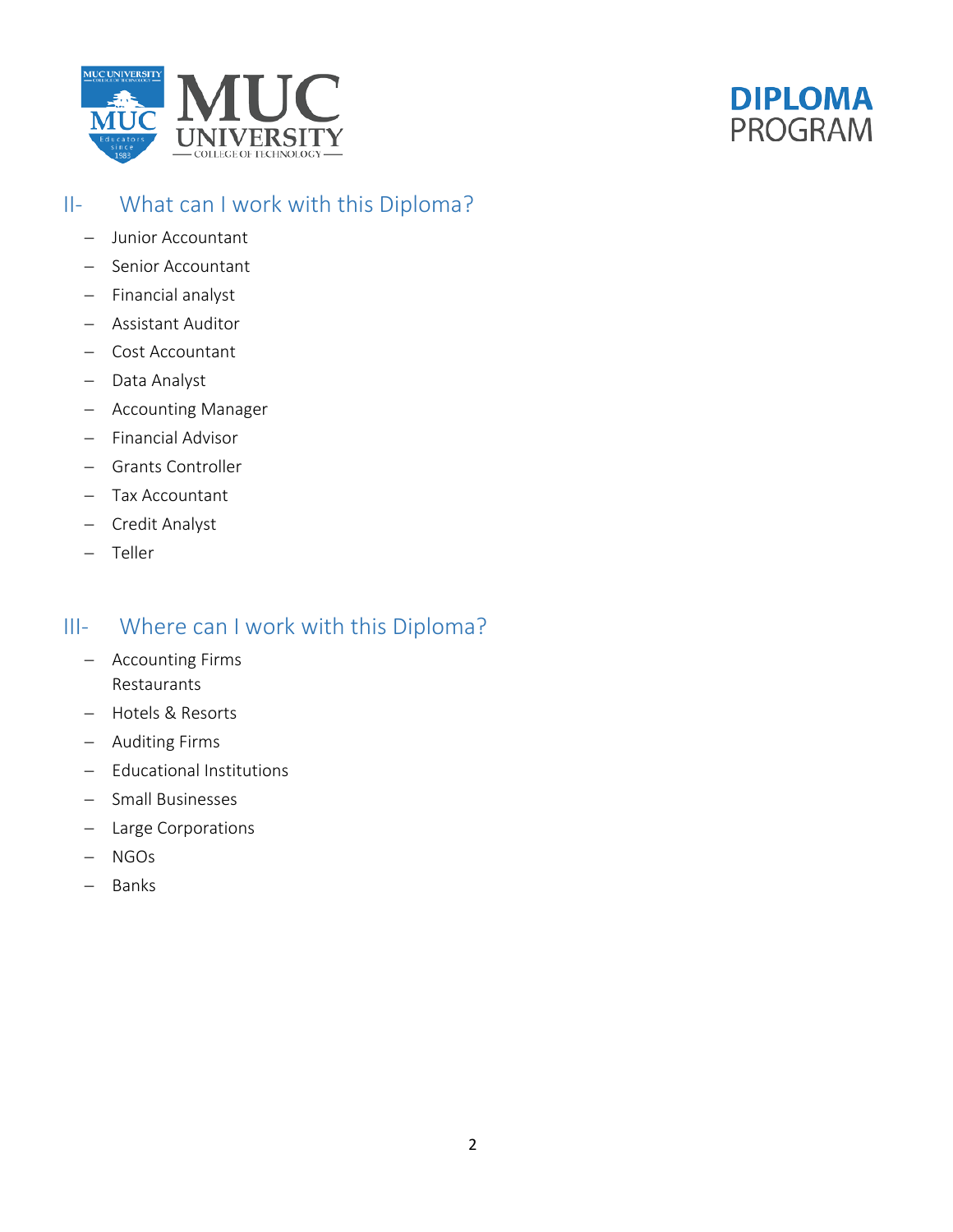



## IV- Course Description:

| Semester 1 | Course 1                    | Course 2                   | Course 3                                                                |
|------------|-----------------------------|----------------------------|-------------------------------------------------------------------------|
|            | Principles of<br>Accounting | Introduction to<br>Finance | Analytical Accounting and<br><b>Accounting for Companies</b><br>Arabic) |

#### Course 1 Description (Principles of Accounting)

The course deals with principles of accounting and their practices within corporations in areas such as: recognizing and recording the accounting information in the areas of assets and liabilities, applying the needed adjustments as well as producing the financial statements of a firm. In addition, the course provides a basic understanding of the financial accounting information role in business and society. Moreover, the course deals with principles of accounting and their practices within partnerships and corporations in areas such as: Investments, capital stock transactions, short and long-term liabilities and cash flow statement.

#### Course 2 Description (Introduction to Finance)

The course will be divided into 2 parts: the 1st part covers the first set of principles of financial management, including: an overview of financial management; time value of money; financial statements, and ratio analysis; risk and return; bonds and their valuation; securities and their valuation (bonds, stocks, and financial options); the cost of capital; the basics of capital structure decisions; projects and their valuation (capital budgeting, cash flow estimation and risk analysis).

The 2nd part will introduce students to the basic terms in the areas of business calculus and financial mathematics and enable them to solve business math problems using equations. This course starts by making an introduction to the value of money, interest rates and financial contracts, in particular, what are fair prices for contracts and why no-one uses fair prices in real life. Then, there is a review of probability theory followed by an introduction to financial markets in discrete time. In discrete time, one will see how the ideas of fair pricing apply to price contracts commonly found in stock exchanges. The next block focuses on continuous time finance and contains an introduction to the basic ideas of stochastic calculus.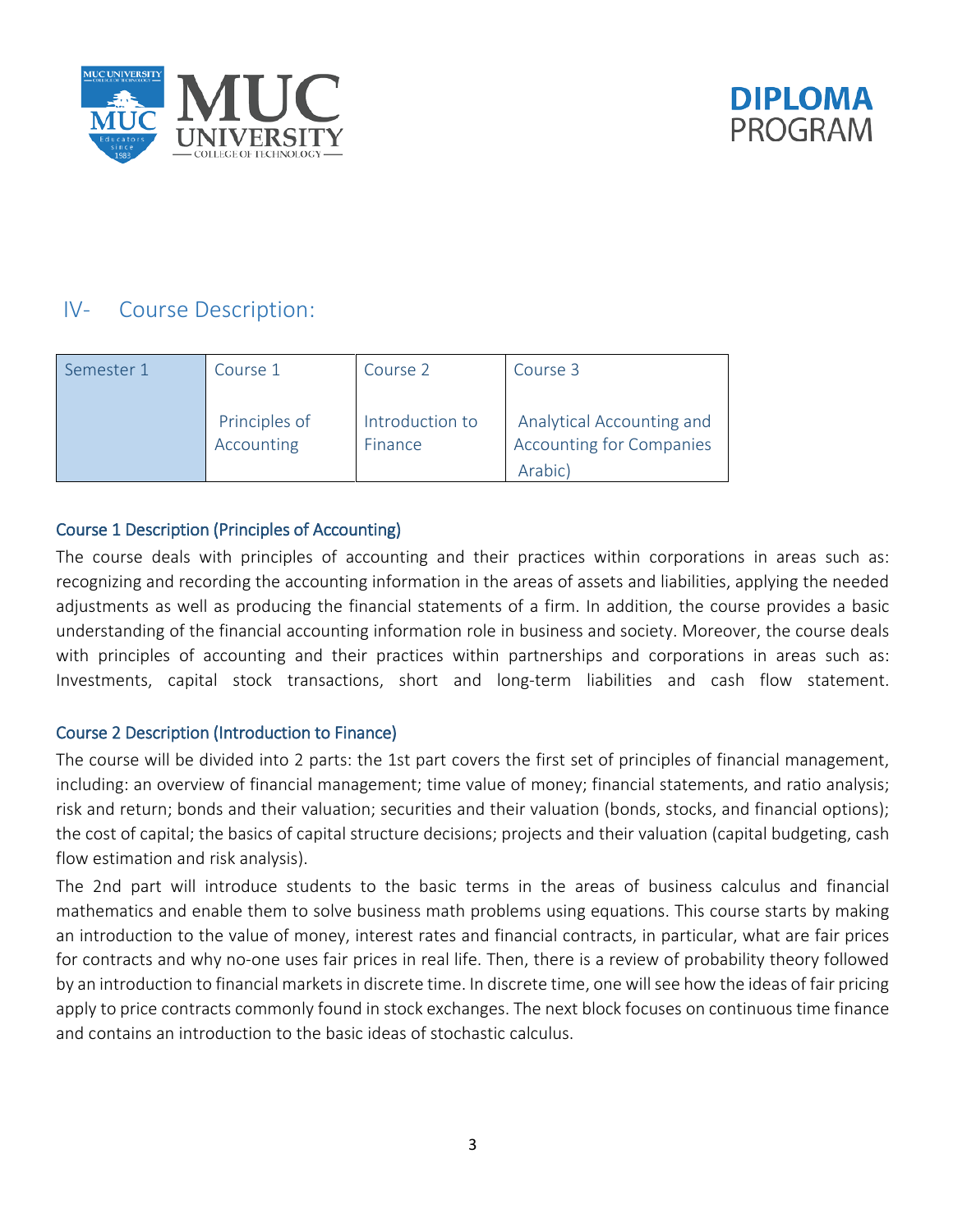



#### Course 3 Description (Analytical Accounting and Accounting for Companies)

This course explores how financial statement data and non-financial metrics can be linked to financial performance. Students will learn how data is used to assess what drives financial performance and to forecast future financial scenarios. While many accounting and financial organizations deliver data, accounting analytics deploys that data to deliver insight, and this course will explore the many areas in which accounting data provides insight into other business areas including consumer behavior predictions, corporate strategy, risk management, optimization, and more. This course help students make better business decisions about the emerging roles of accounting analytics, so that they can apply what they've learned to make their own business decisions and create strategy using financial data.

| Semester 2 | Course 1                                        | Course 2                                   | Course 3                                  |
|------------|-------------------------------------------------|--------------------------------------------|-------------------------------------------|
|            | Taxation &<br><b>Public Finance</b><br>(Arabic) | <b>Auditing &amp; Quality</b><br>assurance | <b>Financial Planning</b><br>and Analysis |

#### Course 1 Description (Taxation & Public Finance)

This course is designed to introduce the students to the Lebanese Tax System which includes individual income tax, corporate income tax, value added tax and other related subjects. Also students will apply tax laws and work on real tax statements from the department of the Ministry of Finance. Moreover, this course provides students with the definition of public finance. It introduces the basic principles and rules that govern government intervention in the economy to achieve society goals. The student is then subjected to externalities and affiances, public goods and its characteristics, economics of public expenditure, and then emphasizes the concepts, cycle, types and classification of government budget.

#### Course 2 Description (Auditing & Quality assurance)

The course is designed to introduce the students to auditing and integrate the most important concepts of auditing as well as certain practical aspects in a logical manner to assist student in understanding audit decision making and evidence accumulation. It aims to convey sufficient knowledge for of the public accounting profession with special attention to auditing standards, professional ethics, the legal liability inherent in the attest function, the study and evaluation of internal control, the nature of evidence, the growing use of statistical sampling, and the basic approach to planning an audit.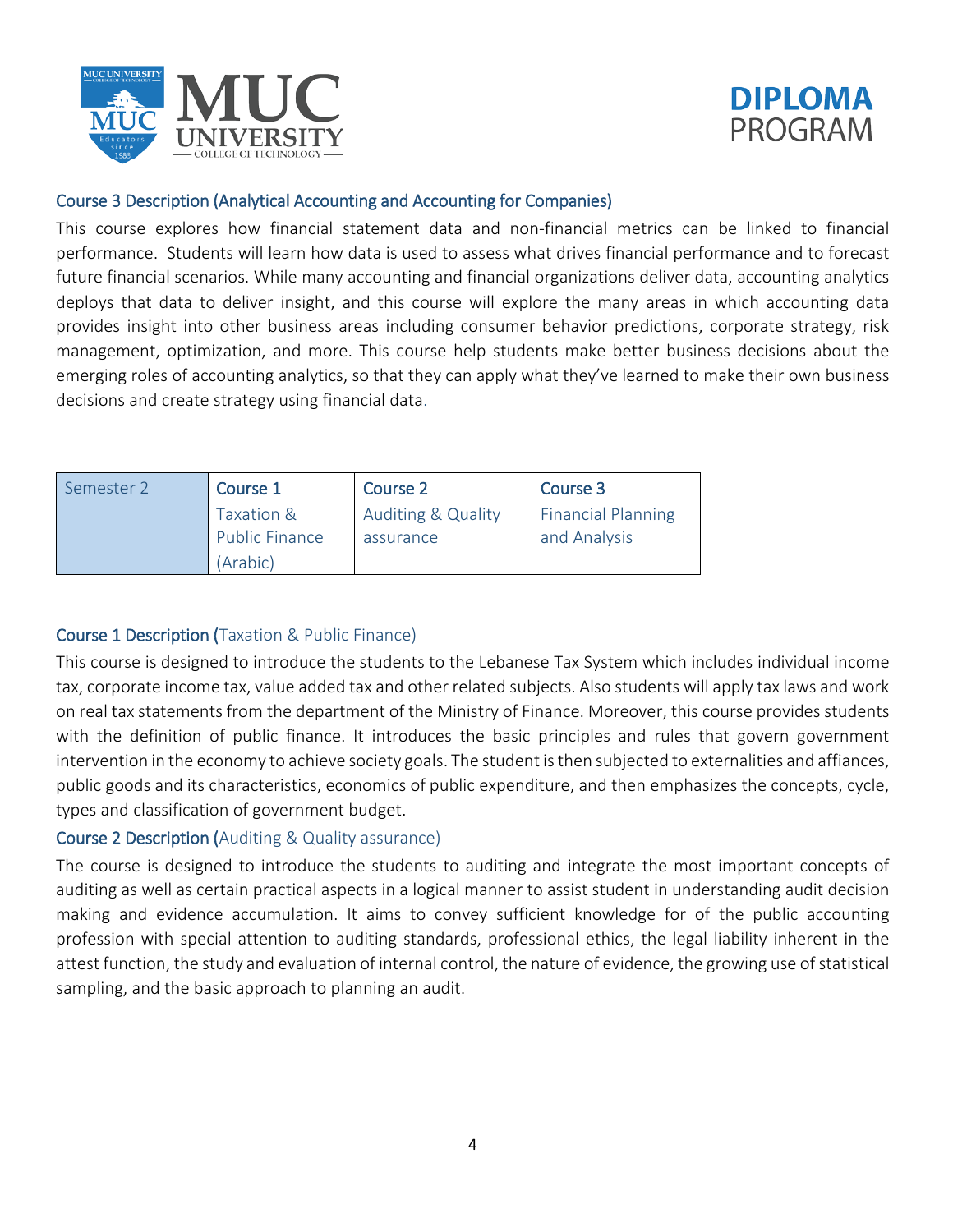



#### Course 3 Description (Financial Planning and Analysis)

This course will introduce students to learn how to forecast the income statement, balance sheet, and cash flow statement, as well as creating schedules for accounts receivables, accounts payables, inventory, capital assets, debt and interest, by using financial ratios. Moreover students will learn how to calculate the right business offering price, and learning the cost-volume-profit analysis with the operating and financial leverage.

| Semester 3 | Course 1         | Course 2     | Course 3  | Course 4                   |
|------------|------------------|--------------|-----------|----------------------------|
|            | Cost Accounting, | Intermediate | Personal  | <b>Government and Non-</b> |
|            | Budgeting, And   | Accounting   | Financial | <b>Profit Accounting</b>   |
|            | Finance for      |              | Planning  |                            |
|            | Organizations    |              |           |                            |

#### Course 1 Description (Cost Accounting, Budgeting, and Finance for Organizations)

This course provides a theoretical and practical knowledge of cost accounting systems and procedures. Emphasis is placed on cost terminology, costing systems, cost-volume-profit analysis, activity-based costing and accounting for quality costs. Moreover, this course familiarizes students with the core tasks needed for effective financial planning and explains the budgeting process in diverse organizations. Organization, techniques, and politics of administrative planning, budget preparation and legislative appropriations, and control systems in public administration

#### Course 2 Description (Intermediate Accounting)

This course provides an in-depth study of the process of preparing and presenting financial information about an entity for outside users. Topics vary but typically include: standard setting; the accounting cycle including data accumulation; adjustments and preparation of financial statements; and valuation. There is a focus on: the recognition, measurement, and disclosure of revenue; inventory and cost of sales; and plant assets.

#### Course 3 Description (Personal Financial Planning)

This course will provide the student with an introduction to the various concepts associated with personal finance. Broad coverage of personal financial decisions, including basic financial planning, tax issues, managing savings and other liquid accounts, buying a house, the use of credit, insurance, managing investments and saving for retirement.